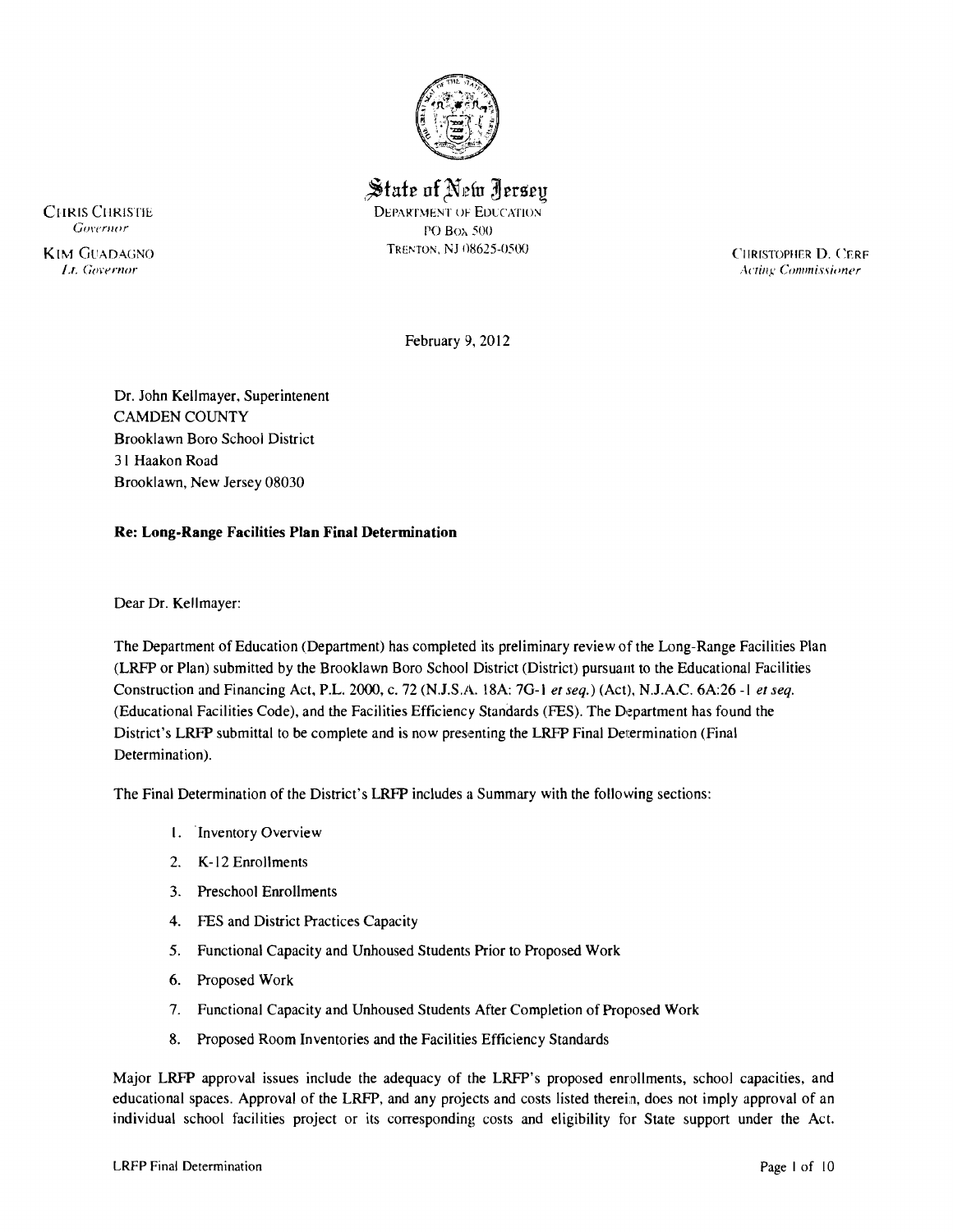Similarly, approval of the LRFP does not imply approval of portions of the Plan that are inconsistent with the Department's FES and proposed building demolition or replacement. Determination of preliminary eligible costs and final eligible costs will be made at the time of the approval of a particular school facilities project pursuant to N.J.S.A. 18A:7G-5. The District must submit a feasibility study as part of the school facilities project approval process, pursuant to NJ.S.A. 18A:7G-7b, to support proposed building demolition or replacement. The feasibility study should demonstrate that a building might pose a risk to the safety of the occupants after rehabilitation or that rehabilitation is not cost-effective.

Following the approval of the LRFP, the District may submit an amendment to the approved LRFP for Department review. Unless and until an amendment to the LRFP is submitted to and approved by the Commissioner of the Department pursuant to NJ.S.A. l8A:7G-4(c), the approved LRFP shall remain in effect. The District may proceed with the implementation of school facilities projects that are consistent with the approved LRFP whether or not the school facilities project contains square footage that may be ineligible for State support.

We trust that this document will adequately explain the Final Determination and allow the District to move forward with the initiation of projects within its LRFP. Please contact Frank J. LoDolce, Regional Director at the Office of School Facilities at (609) 292-7078 with any questions or concerns that you may have.

Sincerely,

emand C. Punch

Bernard E. Piaia, Jr., Director Office of School Facilities

Enclosure

c: Christopher D. Cerf, Acting Commissioner David Corso, Administration and Finance Peggy Nicolosi, Camden County Executive County Superintendent Frank LoDolce, Regional Director, Office of School Facilities H. Lyle Jones, Manager, Office of School Facilities Robert Delenqowski, School Business Administrator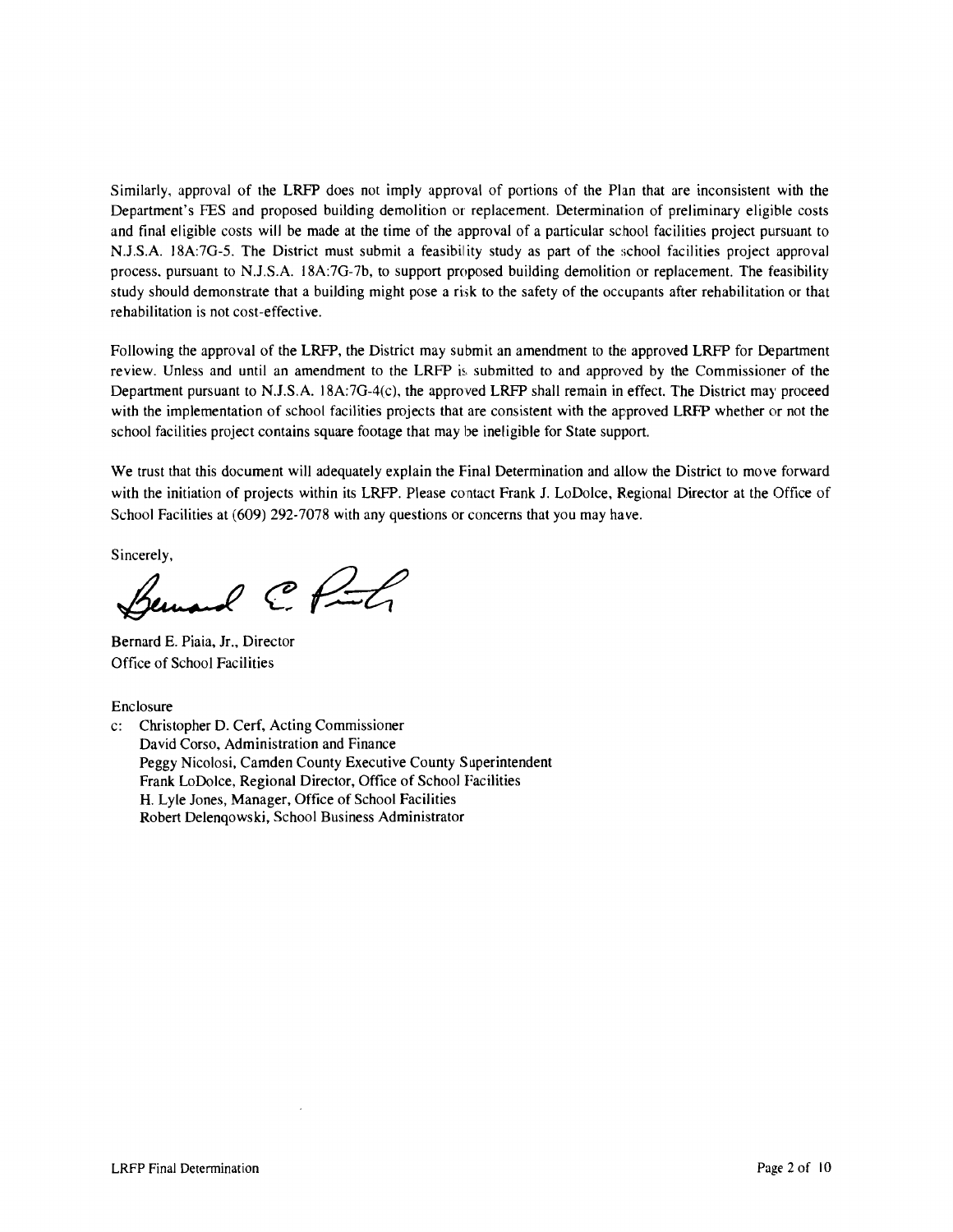# LONG-RANGE FACILITIES PLAN Final Determination Summary

Brooklawn Boro School District

The Department of Education (Department) has completed its review of the Long-Range Facilities Plan (LRFP or Plan) submitted by the Brooklawn Boro School District (District) pursuant to the Educational Facilities Construction and Financing Act, P.L. 2000, *c.*72 (N.J.S.A. 18A:7G-1 *et seq.*) (Act), N.J.A.C. 6A:26-1 et seq. (Educational Facilities Code), and the Facilities Efficiency Standards (FES).

This is the Department's Final Determination Summary (Summary) of the LRFP. The Summary is based on the standards set forth in the Act, the Educational Facilities Code, the FES, District entered data in the LRFP and Project Application and Tracking System (LRFP website), and District supplied supporting documentation. The Summary consists of nine sections. The referenced reports in *italic* text are standard LRFP reports available~ on the Department's LRFP website.

# 1. Inventory Overview

The District provides services for students in grades PK4-Grade 8. The predominant existing school grade configuration is PK4-Grade 8. The predominant proposed school grade configuration is PK3-Grade 8. The District is classified as an "Over 55 ECPA" district for funding purposes.

The District identified existing and proposed schools, sites, buildings, playgrounds, playfields, and parking lots in its LRFP. The total number of existing and proposed district-owned or leased schools, sites, and buildings are listed in Table I. A detailed description of each asset can be found in the LRFP website report titled *"Site Asset Inventory Report. "* 

|                                                      | <b>Existing</b> | <b>Proposed</b> |
|------------------------------------------------------|-----------------|-----------------|
| Sites:                                               |                 |                 |
| <b>Total Number of Sites</b>                         |                 |                 |
| Number of Sites with no Buildings                    |                 |                 |
| Number of Sites with no Instructional Buildings      |                 |                 |
| <b>Schools and Buildings:</b>                        |                 |                 |
| <b>Total Number of Schools</b>                       |                 |                 |
| <b>Total Number of Instructional Buildings</b>       |                 |                 |
| Total Number of Administrative and Utility Buildings |                 |                 |
| <b>Total Number of Athletic Facilities</b>           |                 |                 |
| <b>Total Number of Parking Facilities</b>            |                 |                 |
| <b>Total Number of Temporary Facilities</b>          |                 |                 |

#### Table 1: Inventory Summary

As directed by the Department, incomplete school facilities projects that have project approval from the Department are represented as "existing" in the Plan. District schools wilh incomplete approved projects that include new construction or the reconfiguration of existing program space are as follows: nJa.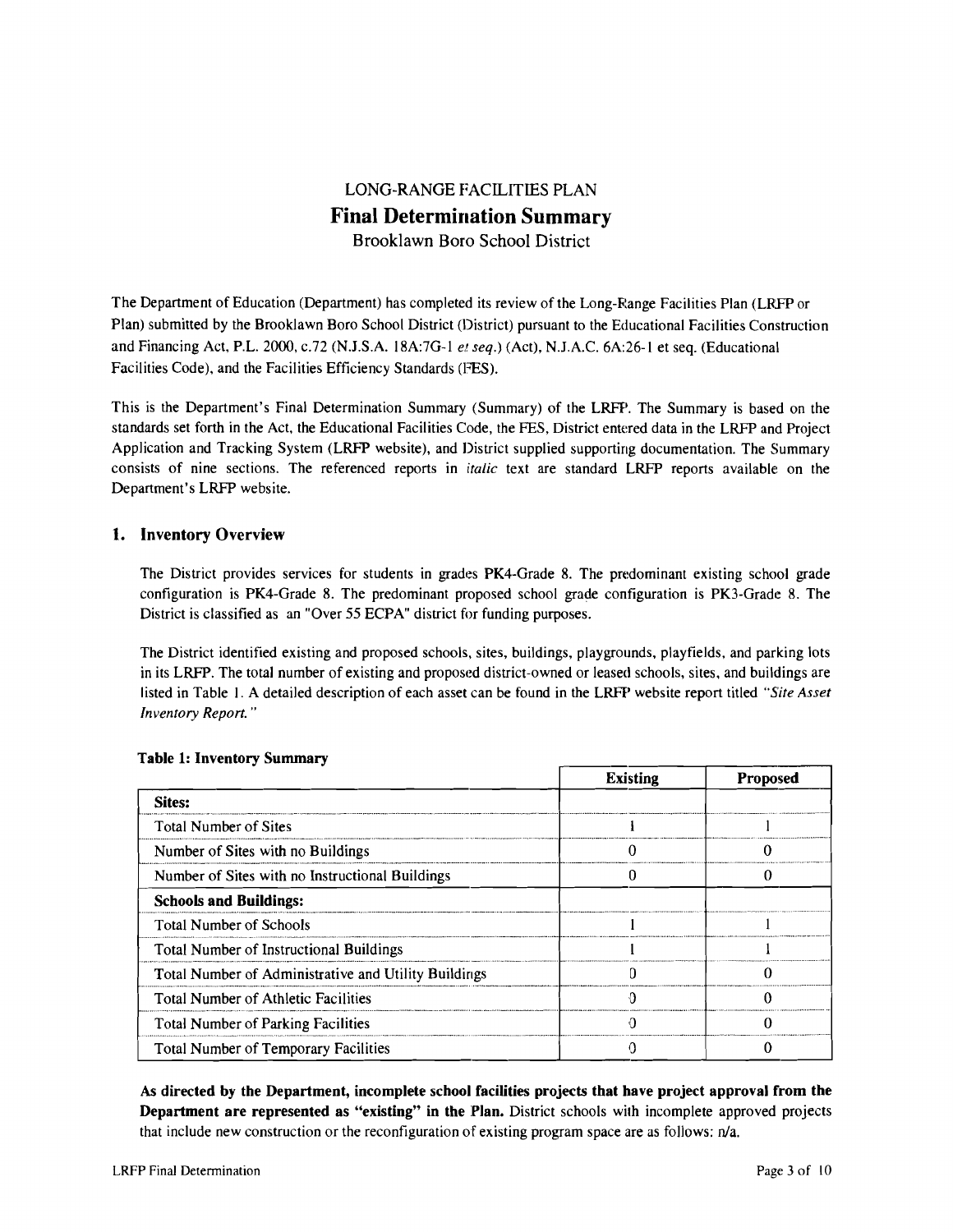Major conclusions are as follows:

- The District is proposing to maintain the existing number of District-owned or leased sites.
- The District is proposing to maintain the existing number of District-owned or operated schools.
- The District is proposing to maintain the existing number of District-owned or leased instructional buildings. The District is proposing to maintain the existing number of District-owned or leased noninstructional buildings.

FINDINGS The Department has determined that the proposed inventory is adequate for review of the District's LRFP. However, the LRFP determination does not imply approval of an individual school facilities project listed within the LRFP. The District must submit individual project applications for project approval. If building demolition or replacement is proposed, the District must submit a feasibility study, pursuant to N.J.S.A. 18A:7G-7b, as part of the application for the specific school facilities project.

# 2. K-12 Enrollments

The District determined the number of students, or "proposed enrollments," to be accommodated in the LRFP on a district-wide basis and in each school. The District's existing and proposed enrollments for grades K-12 and the cohort-survival projection provided by the Department on the LRFP website are listed in Table 2. Detailed information can be found in the LRFP website report titled "Enrollment Projection Detail." Existing and proposed school enrollments and grade alignments can be found in the report titled *"Enrollment and School Grade Alignment.* " An analysis of preschool enrollments is provided in Section 3.

|                             | <b>Actual Enrollments</b><br>2009 | <b>District Proposed</b><br><b>Enrollments</b> | <b>Department's LRFP</b><br><b>Website Projection</b> |
|-----------------------------|-----------------------------------|------------------------------------------------|-------------------------------------------------------|
| Grades K-5, including SCSE  |                                   |                                                | 43                                                    |
| Grades 6-8, including SCSE  |                                   |                                                | -66                                                   |
| Grades 9-12, including SCSE |                                   |                                                |                                                       |
| <b>District K-12 Totals</b> |                                   | 309                                            | 309                                                   |

#### Table 2: K-12 Enrollment Comparison

*"SCSE"* = *Self-Contained Special Education* 

Major conclusions are as follows:

- The District elected to use the Department's LRFP website projection. Supporting documentation was submitted to the Department as required to justify the proposed enrollments.
- The District is planning for stable enrollments.

FINDINGS The Department has determined that the District's proposed enrollments are supportable for review of the District's LRFP. The Department will require a current enrollment projection at the time an application for a school facilities project is submitted incorporating the District's most recent Fall Enrollment Report in order to verify that the LRFP's planned capacity continues to be appropriate for enrollments.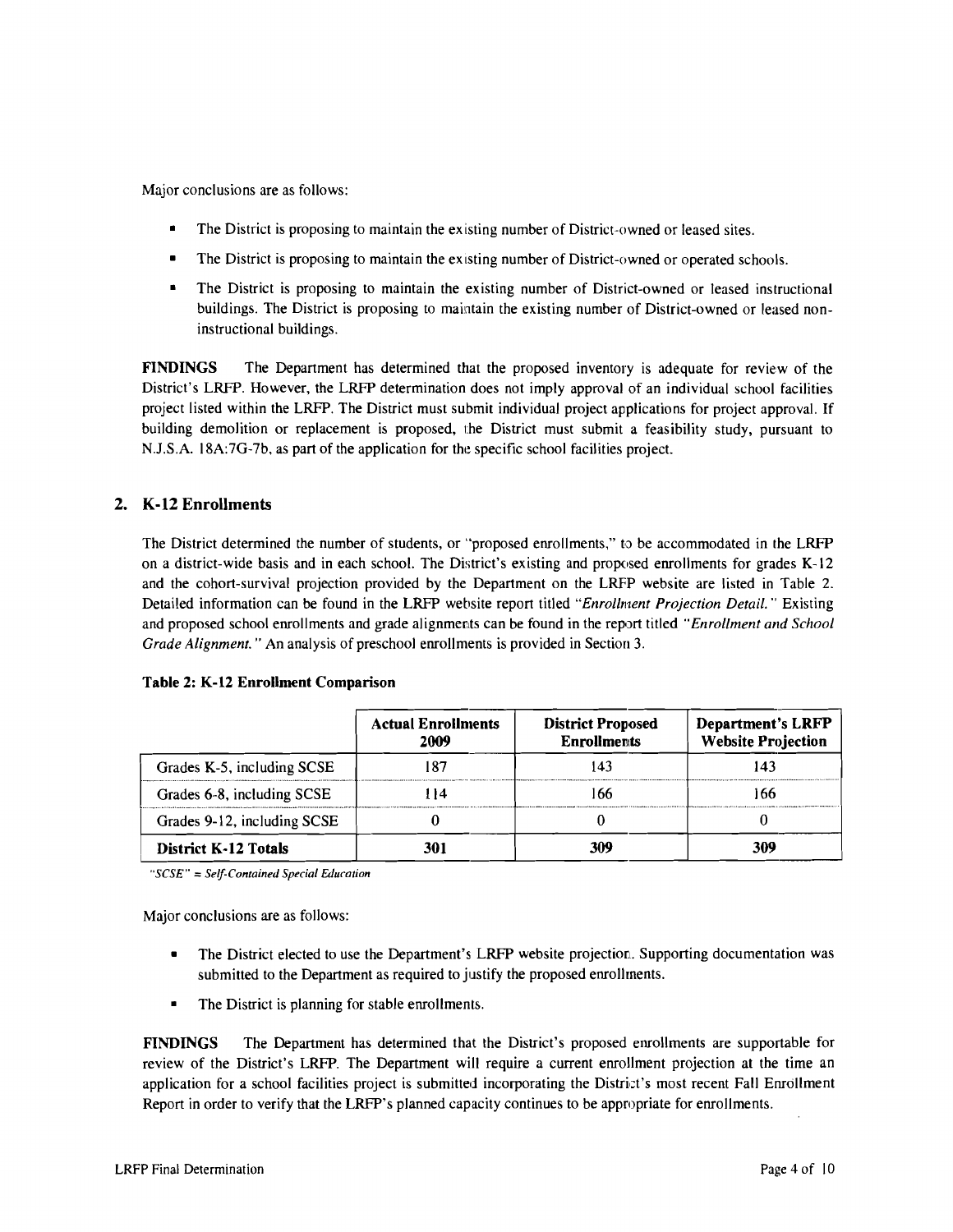#### 3. Preschool Enrollments

The District identified the preschool universe for five-year planning purposes. Preschool enroJlments include three year olds, if applicable, four year olds, and special education students.

Table 3 summarizes existing and proposed preschool enrollments in District and private provider facilities. Proposed private provider use is based on 2007-08 projections by the Department's Office of Early Childhood.

#### Table 3: Preschool Enrollments

|                          | <b>Total Preschool</b> | <b>District</b> | <b>Private Provider</b> |
|--------------------------|------------------------|-----------------|-------------------------|
| Actual (2008-2009)       |                        |                 |                         |
| <b>District Proposed</b> | 52                     | 52              |                         |

Major conclusions are as follows:

- The District does not provide a preschool program for three year olds and does provide a preschool program for four year olds.
- The District does not utilize private providers to accommodate preschool students.

FINDINGS The Department has determined that the District-proposed preschool enrollments are adequate for review of the District's LRFP. The Department will require a current enrollment projection at the time an application for a school facilities project is submitted incorporating the District's most recent Fall Enrollment Report and an update on private provider enrollments in order to verify that the LRFP's planned capacity continues to meet District enrollments.

## 4. FES and District Practices Capacity

The proposed room inventories for each school were analyzed to determine whether the LRFP provides adequate capacity for the proposed enrollments. Two capacity calculation methods, called *"FES Capacity"* and *"District Practices Capacity."* were used to assess existing and proposed school capacity in accordance with the FES and District program delivery practices. A third capacity calculation, called *"Functional Capacity."*  determines Unhoused Students and potential State support for school facilities projects. Functional Capacity is analyzed in Section 5 of this Summary.

 $\blacksquare$ *FES Capacity* only assigns capacity to pre-kindergarten *(if district-owned or operated).* kindergarten, general, and self-contained special education classrooms. No other room types are considered to be capacity-generating. Class size is based on the FES and is prorated for classrooms that are sized smaller than FES classrooms. FES Capacity is most accurate for elementary schools, or schools with non-departmentalized programs, in which instruction is "homeroom" based. This capacity calculation may also be accurate for middle schools depending upon the program structure. However, this method usually significantly understates available high school capacity since specialized spaces that are typically provided in lieu of general classrooms are not included in the capacity calculations.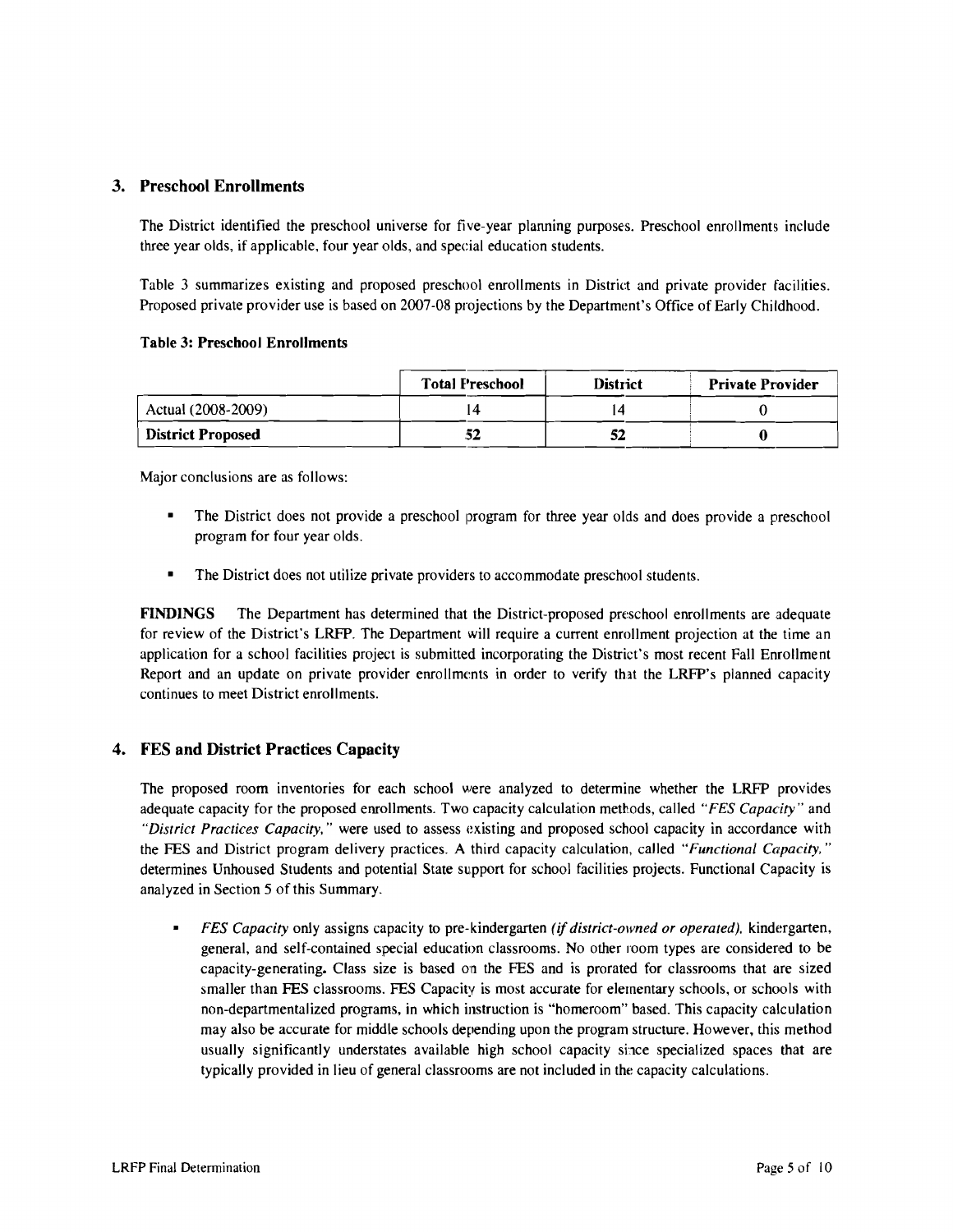$\blacksquare$ *District Practices Capacity* allows the District to include specialized room types in the capacity calculations and adjust class size to reflect actual practices. This calculation is used to review capacity and enrollment coordination in middle and high schools.

A capacity utilization factor in accordance with the FES is included in both capacity calculations. A 90% capacity utilization rate is applied to classrooms serving grades K-8. An 85% capacity utilization rate is applied to classrooms serving grades 9-12. No capacity utilization factor is applied to preschool classrooms.

Table 4 provides a summary of existing and proposed district-wide capacities. Detailed information can be found in the LRFP website report titled "FES and District Practices Capacity.'

|                                                 | <b>Total FES Capacity</b> | <b>Total District Practices Capacity</b> |  |
|-------------------------------------------------|---------------------------|------------------------------------------|--|
| (A) Proposed Enrollments                        | 361                       | 361                                      |  |
| $(B)$ Existing Capacity                         | 259.38                    | 276                                      |  |
| <i><b>*Existing Capacity Status (B)-(A)</b></i> | -101.62                   | -85                                      |  |
| $(C)$ Proposed Capacity                         | 259.38                    | 293.85                                   |  |
| <i><b>*Proposed Capacity Status (C)-(A)</b></i> | -101.62                   | -67.15                                   |  |

Table 4: FES and District Practices Capacity Summary

\* *Positive numbers signify surplus capacity; negative numbers signify inadequate capacity. Negative values for District Practices capacity are acceptable* if*proposed enrollments do not exceed 100% capacitv utilization.* 

Major conclusions are as follows:

- The District has appropriately coordinated proposed school capacities and enrollments in the LRFP.
- Adequate justification has been provided by the District if capacity for a school deviates from the proposed enrollments by more than 5%.

FINDINGS The Department has determined that proposed District capacity, in accordance with the proposed enrollments, is adequate for review of the District's LRFP. The Department will require a current enrollment projection at the time an application for a school facilities project is submitted, incorporating the District's most recent Fall Enrollment Report, in order to verify that the LRFP's planned capacity meets the District's updated enrollments.

## 5. Functional Capacity and Unhoused Students Prior to Proposed Work

*Functional Capacity* was calculated and compared to proposed enrollments to provide a preliminary estimate of Unhoused Students and new construction funding eligibility. Functional Capacity is the adjusted gross square feet of a school building *(total gross square feet minus excluded space)* divided by the minimum area allowance per Full-time Equivalent student for the grade level contained therein. Unhoused Students is the number of students projected to be enrolled in the District that exceeds the Functional Capacity of the District's schools pursuant to NJ.A.C. 6A:26-2.2(c).

*"Excluded Square Feet"* in the LRFP Functional Capacity calculation includes (I) square footage exceeding the FES for any pre-kindergarten, kindergarten, general education, or self-contained special education classroom;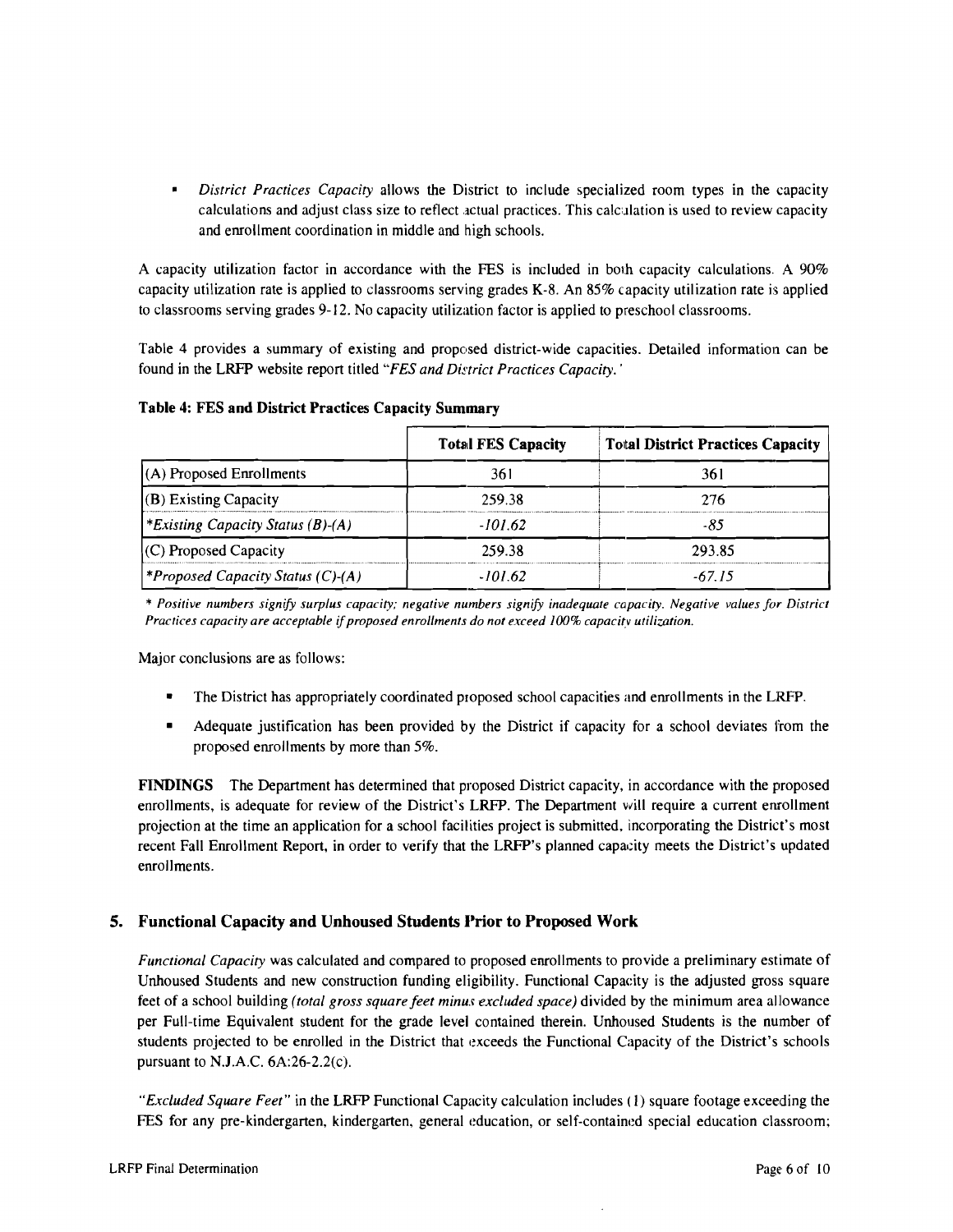(2) grossing factor square footage *(corridors. stairs. mechanical rooms. etc.)* that exceeds the FES allowance, and (3) square feet proposed to be demolished or discontinued from use. Excluded square feet may be revised during the review process for individual school facilities projects.

Table 5 provides a preliminary assessment of Functional Capacity, Unhoused Students, and Estimated Maximum Approved Area for the various grade groups in accordance with the FES. Detailed information concerning the calculation and preliminary excluded square feet can be found in the LRFP website reports titled "Functional Capacity and Unhoused Students" and "Functional Capacity Excluded Square Feet."

|                        |            | B          |                 |                |                          |
|------------------------|------------|------------|-----------------|----------------|--------------------------|
|                        |            | Estimated  |                 | D              | $E = C \times D$         |
|                        | А          | Existing   | $C = A-B$       | Area           | <b>Estimated Maximum</b> |
|                        | Proposed   | Functional | Unhoused        | Allowance      | Approved Area for        |
|                        | Enrollment | Capacity   | <b>Students</b> | (gsf/students) | <b>Unhoused Students</b> |
| Preschool $(PK)$       | 53         | 43.63      | 9.37            | 125.00         | 1,170.70                 |
| Elementary $(K-5)$     | 142        | 116.91     | 25.09           | 125.00         | 3,136.59                 |
| Middle $(6-8)$         | 166        | 136.67     | 29.33           | 134.00         | 3.930.71                 |
| High $(9-12)$          | 0          | $\Omega$   | 0               | 151.00         |                          |
| <b>District Totals</b> | 361        | 297.21     |                 |                |                          |

Table 5: Functional Capacity and Unhoused Students Prior to Proposed Work

Major conclusions are as follows:

- The calculations for "Estimated Existing Functional Capacity" do not include school facilities projects that have been approved by the Department but were not under construction or complete at the time of Plan submission.
- The District, based on the preliminary LRFP assessment, does not have Unhoused Students for the following FES grade groups: n/a.
- The District, based on the preliminary LRFP assessment, has Unhoused Students for the following FES grade groups: Grades PK, 6-8.
- The District is not proposing to demolish or discontinue the use of existing District-owned instructional space. The Functional Capacity calculation excludes square feet proposed to be demolished or discontinued for the following FES grade groups: n/a.

FINDINGS Functional Capacity and Unhoused Students calculated in the LRFP are preliminary estimates. Justification for square footage in excess of the FES and the determination of additional excluded square feet, Preliminary Eligible Costs (PEC), and Final Eligible Costs (FEC) will be included in the review process for specific school facilities projects. A feasibility study undertaken by the District is required if building demolition or replacement is proposed per N.J.A.C. 6A:26-2.3(b)(10).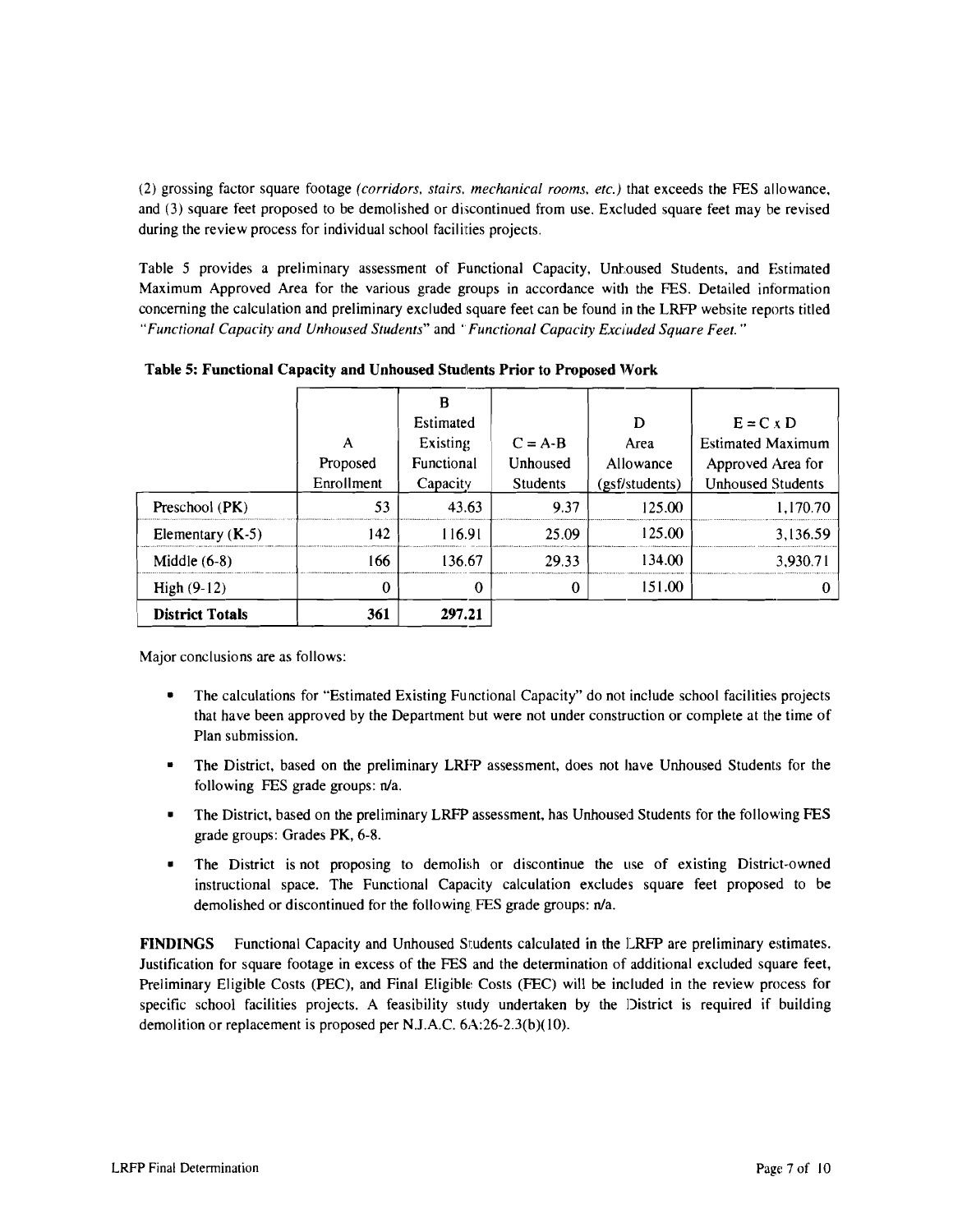#### 6. Proposed Work

The District was instructed to review the condition cf its facilities and sites and to propose corrective *"system"*  and *"inventory"* actions in its LRFP. *"System"* actions upgrade existing conditions without changing spatial configuration or size. Examples of system actions include new windows, finishes, and mechanical systems. "Inventory" actions address space problems by removing, adding, or altering sites, schools, buildings and rooms. Examples of inventory actions include building additions, the reconfiguration of existing walls, or changing room use.

Table 6 summarizes the type of work proposed in the District's LRFP for instructional buildings. Detailed information can be found in the LRFP website reports titled *"Site Asset Inventory," "LRFP Systems Actions Summary,* .. *and "LRFP Inventory Actions Summary. "* 

| <b>Type of Work</b>                                            | <b>Work Included in LRFP</b> |  |  |
|----------------------------------------------------------------|------------------------------|--|--|
| <b>System Upgrades</b>                                         | Yes                          |  |  |
| <b>Inventory Changes</b>                                       |                              |  |  |
| Room Reassignment or Reconfiguration                           |                              |  |  |
| <b>Building Addition</b>                                       | Yes                          |  |  |
| New Building                                                   |                              |  |  |
| Partial or Whole Building Demolition or Discontinuation of Use |                              |  |  |
| New Site                                                       |                              |  |  |

#### Table 6: Proposed Work for Instructional Building

Major conclusions are as follows:

- The District has proposed system upgrades in one or more instructional buildings.
- The District has proposed inventory changes, including new construction, in one or more instructional buildings.
- The District has proposed new construction in lieu of rehabilitation in one or more instructional buildings.

Please note that costs represented in the LRFP are for capital planning purposes only. Estimated costs are not intended to represent preliminary eligible costs or final eligible costs of approved school facilities projects.

The Act (N.l.S.A. 18A:7G-7b) provides that all school facilities shall be deemed suitable for rehabilitation unless a pre-construction evaluation undertaken by the District demonstrates to the satisfaction of the Commissioner that the structure might pose a risk to the safety of the occupants even after rehabilitation or that rehabilitation is not cost-effective. Pursuant to N.JAC. 6A:26-2.3(b)(lO), the Commissioner may identify school facilities for which new construction is proposed in lieu of rehabilitation for which it appears from the information presented that new construction is justified, provided, however, that for such school facilities so identified, the District must submit a feasibility study as part of the application for the specific school facilities project. The cost of each proposed building replacement is compared to the cost of additions or rehabilitation required to eliminate health and safety deficiencies and to achieve the District's programmatic model.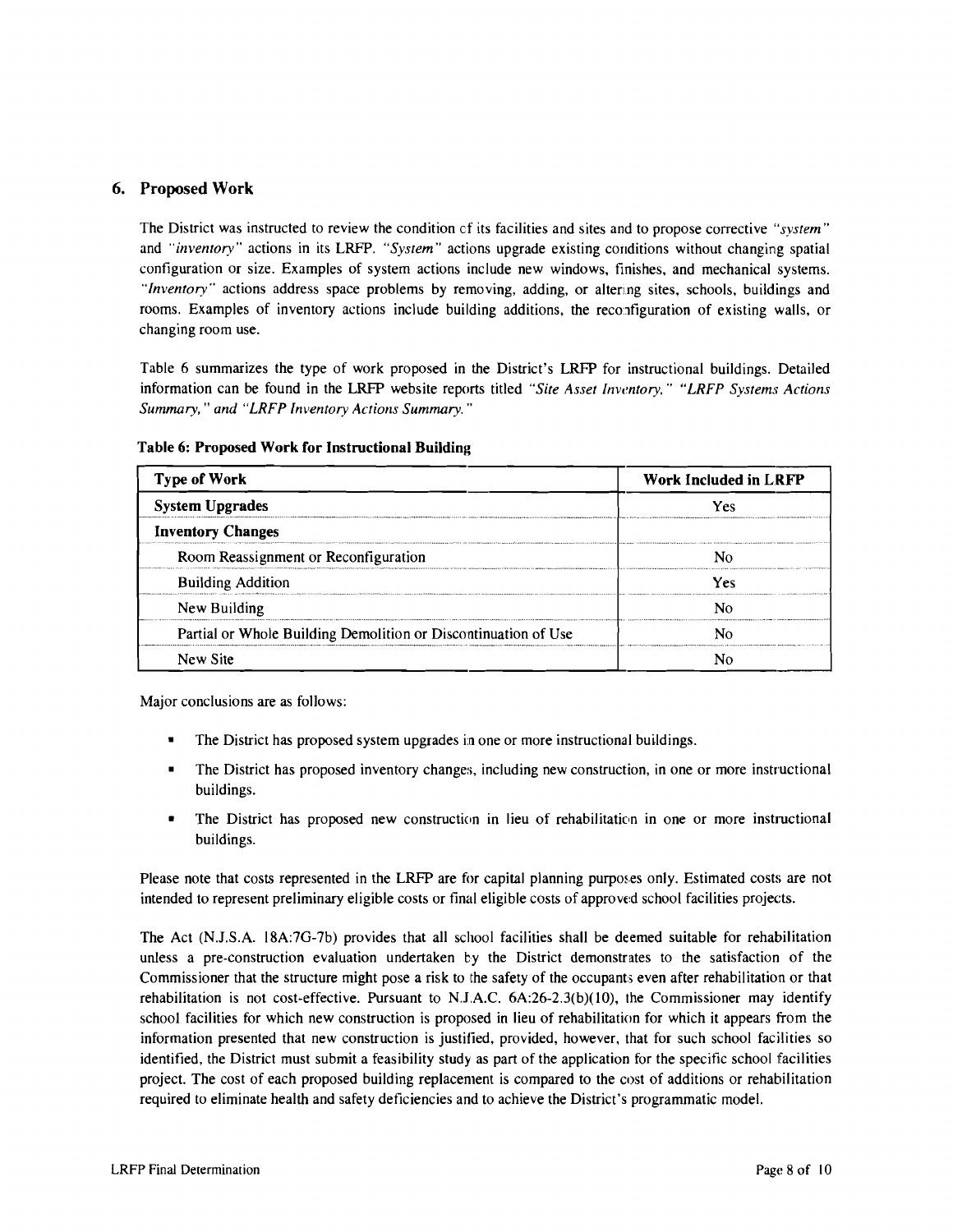Facilities used for non-instructional or non-educational purposes are ineligible for State support under the Act. However, projects for such facilities shall be reviewed by the Department to determine whether they are consistent with the District's LRFP and whether the facility. if it is to house students (full or part time) conforms to educational adequacy requirements. These projects shall conform to all applicable statutes and regulations.

FINDINGS The Department has determined that the proposed work is adequate for review of the District's LRFP. However, Department approval of proposed work in the LRFP does not imply that the District may proceed with a school facilities project. The District must submit individual project applications with cost estimates for Department project approval. Both school facilities project approval and other capital project review require consistency with the District's approved LRFP.

## 7. Functional Capacity and Unhoused Students After Completion of Proposed Work

The *Functional Capacity* of the District's schools *after* completion of the work proposed in the LRFP was calculated to highlight any remaining Unhoused Students.

7.49Table 7 provides a preliminary assessment of Unhoused Students and Estimated Remaining Maximum Area after completion of new construction proposed in the LRFP, if applicable. Detailed information concerning the calculation can be found in the website report titled *"Functional Capacity and Unhoused Students."* 

| High $(9-12)$      |                                                                          |                         |                                                          |                                            |                                                                           |
|--------------------|--------------------------------------------------------------------------|-------------------------|----------------------------------------------------------|--------------------------------------------|---------------------------------------------------------------------------|
|                    | $\Omega$                                                                 | $\theta$                | 0                                                        |                                            |                                                                           |
| Middle $(6-8)$     | 3,930.71                                                                 | 759                     | 142.54                                                   | 23.46                                      | 3,143.42                                                                  |
| Elementary $(K-5)$ | 3,136.59                                                                 | 649                     | 121.93                                                   | 20.07                                      | 2,508.36                                                                  |
| Preschool (PK)     | 1,170.70                                                                 | 242                     | 45.51                                                    | 7.49                                       | 936.22                                                                    |
|                    | Estimated<br>Maximum<br>Approved Area<br>for Unhoused<br><b>Students</b> | Total New<br><b>GSF</b> | Proposed<br>Functional<br>Capacity after<br>Construction | Unhoused<br>Students after<br>Construction | Estimated<br>Maximum Area<br>for Unhoused<br><b>Students</b><br>Remaining |

#### Table 7: Functional Capacity and Unhoused Students After Completion of Proposed Work

Major conclusions are as follows:

- New construction is proposed for the following grade groups: Grades PK, 6-8.
- Proposed new construction exceeds the estimated maximum area allowance for Unhoused Students prior to the completion of the proposed work for the following grade groups: n/a.
- The District, based on the preliminary LRFP assessment, will have Unhoused Students after completion of the proposed LRFP work for the following grade groups: Grades PK, K-5, 6-8.